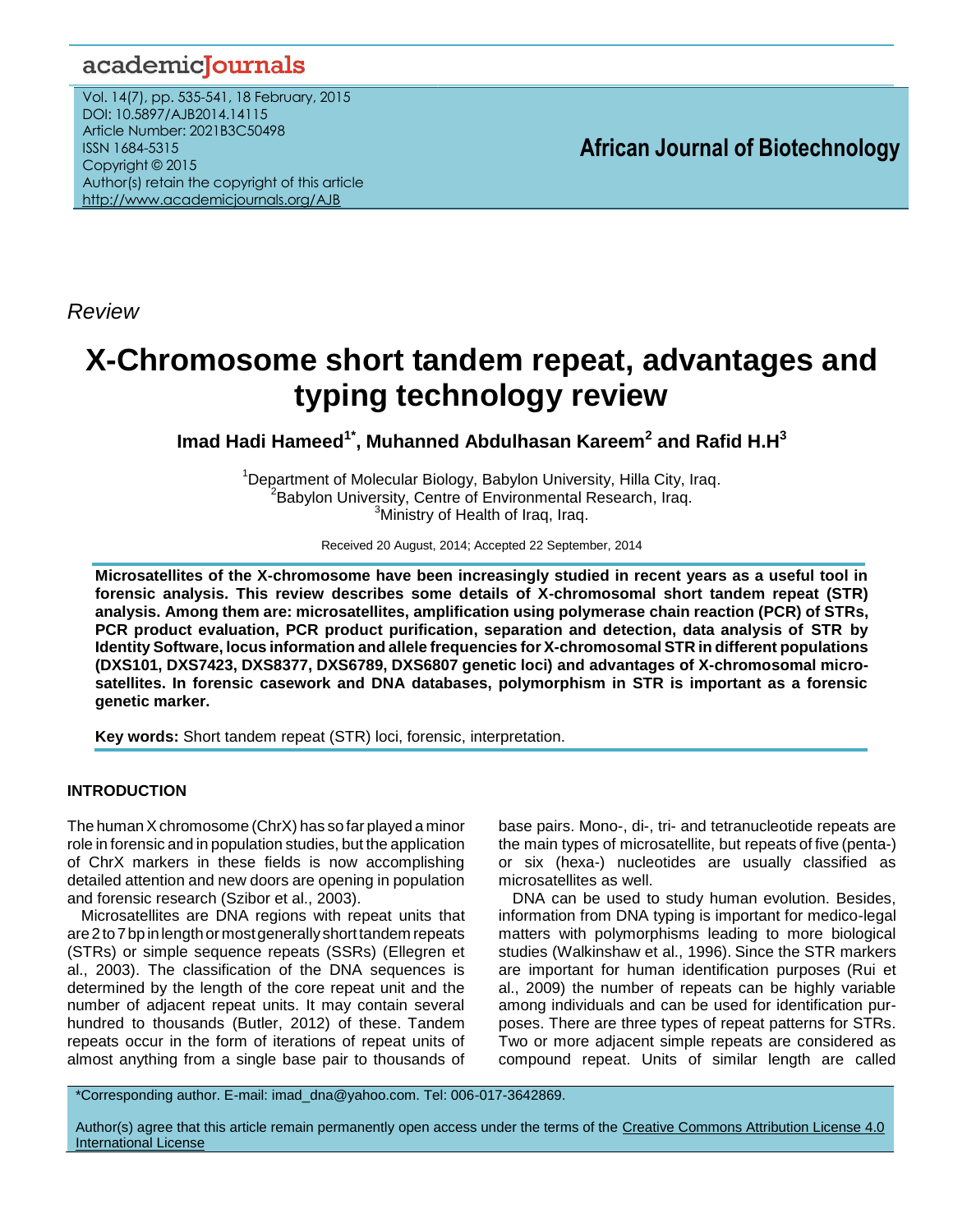simple repeats (Budowle, 1995; Butler et al., 2009).

Chromosome X short tandem repeats (X-STRs) analysis has recently attracted attention of the forensic community because of its usefulness in complex kinship testing. It is worth-while including X-STRs with autosomal markers for the cases when father/daughter relationships are to be tested. Analysis of ChrX short tandem repeat markers (STRs) can successfully embrace the answer that unravels the challenge presented in particular cases of kinship analysis, when the offspring is female (Szibor et al., 2003). Since fathers transmit the same X chromosome to all their daughters, they are particularly useful in deficiency paternity cases when the child is a female, in maternity testing, and in paternity cases involving blood relatives (Desmarais et al., 1998; Tun et al., 1999; Zarrabeitia et al., 2000; Szibor et al., 2003; Jia et al., 2004; Lee et al., 2004; Imad et al., 2014a, b). Forensic X-STR markers, as per size of amplicons are just like autosomal and Y chromosomal STRs (Drabek et al., 2004; Shin et al., 2005; Gomes et al., 2007; Hill et al., 2008; Diegoli and Coble, 2011).

## **AMPLIFICATION USING POLYMERASE CHAIN REACTION OF SHORT TANDEM REPEATS**

A billion copies of a given target sequence can be provided by Polymerase Chain Reaction (PCR) in a fast *in vitro* DNA synthesis process. A DNA polymerase may duplicate to result in specific DNA markers to be surfaced. dNTPs, Mg++ and a thermal stable DNA polymerase, (usually Taq polymerase) are five main chemical components. During the cycling of temperatures, the primers are designed to hybridize to the specific markers (for example, STR loci) along the length of the template. A special DNA polymerase that is heat stable is used to copy and amplify the genetic markers using the remaining components after the DNA strands are separated and the primers bind to the template. This happens for a given thermal cycle (Del et al., 2009; Nadine et al., 2010). To analyze the DNA, the process of 28 to 32 heating and cooling cycles is increased. The amplification of multiple samples can be done at one time. In fact in 3 h, 96 samples can be amplified in this manner. The thermal sample contains many sample wells that allows this to happen when several different loci are simultaneously amplified in a single tube when multiple PCR occurs. This is when the typing from a single aliquot of the extracted genomic DNA reduces the sample consumption. It has been found lately that even 15 autosomal short tandem repeats(STRs) have been done at one time using DNA from a very small amount of contaminated sample.

# **Polymerase chain reaction product evaluation**

For DNA amplification product evaluation in order to confirm whether the mtDNA PCR product is amplified, we

will need to examine the products of the amplification. To do this, a process called gel electrophoresis is applied. Electric current forces the migration of DNA fragments through a special gel material in this process. Since it is negatively charged, the DNA will move to the positive electrode in the electric field. The electric forces cause the longer portions of the DNA to move slower than the shorter ones (John et al., 2006; Imad et al., 2014c, d).

# **Polymerase chain reaction product purification**

Using specialized binding buffers, EZ-10 spin column purification kits uses a silica gel membrane that selectively absorbs up to 10 μg of DNA fragments. Washed away nucleotides, oligos (<40-mer), enzymes, mineral oil and other impurities do not bind to the membrane. The DNA fragments can then be extracted from the column in small volumes. In downstream applications it can be re-used without further processing.

# **Separation and detection**

After PCR there must be a process of separation and detection of the amplified products. A number of ways can be used to carry out the typing. Among them are:

1. Polyacrylamide gel electrophoresis (PAGE) followed by silver staining or if the primers are fluorescently tagged, detection by fluorescent gel scanners and,

2. Capillary Electrophoresis (CE) with laser induced fluorescence. Because it is automated, this method has become popular. No gel is used and samples can be inserted mechanically.

The resolution of the higher molecular weight loci is usually better than in the PAGE methods since the DNA traverses the entire length of the capillary, the resolution. There are several other components that impact DNA separations within CE systems other than the width of the sample injection zone. Among these are the polymer used for enabling the separation, the capillary, the electrophoresis buffer, and the field strength (John et al., 2004). The object of the exercise is to introduce a different dye onto the 5'-(nonreactive) end of each primer or set of primers (Giusti and Adriano, 1993). The properties of these dyes are quite unusual. Although fluoresce in different regions of the spectra they are all excited by a single argon-ion laser tuned to 488 nm. To determine which dye is present, based on the emission of each fragment as it passes the detector window, a multi wavelength analyzer, such as a charged coupled device (CCD) camera, can then be used. The advantage of this method is it allows the analysis of fragments of DNA that overlap in size as long as they are labeled with different colors, which fluoresce at different wavelengths.

The STR fragments in the sample are amplified using primers with fluorescent tags in the most commonly used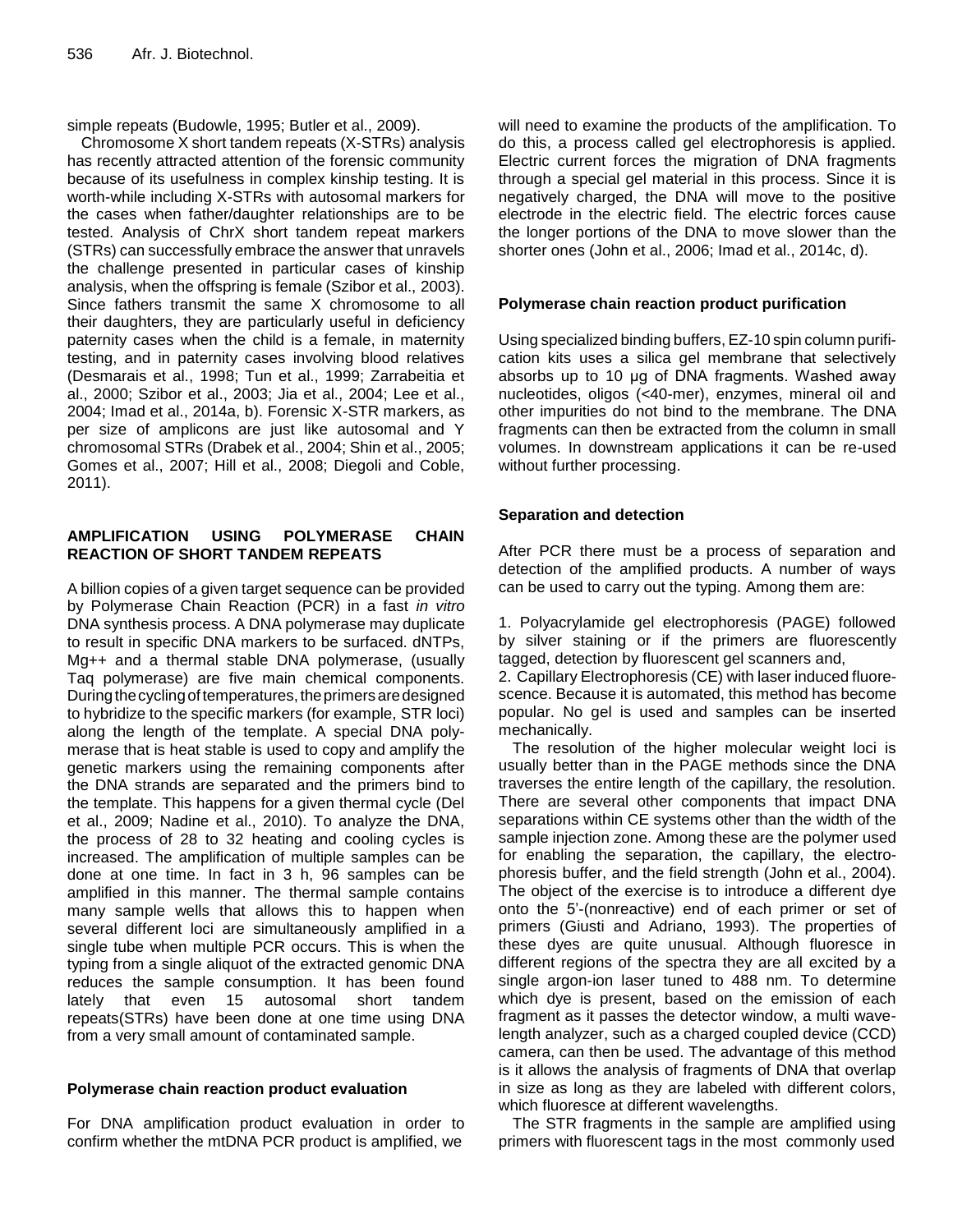analytical method for detecting STRs. There is fluorescent dye in every new STR fragment made in a PCR cycle. When light is shown over it, each dye will emit a different color. Using electrophoresis in automated "genetic analyzer" machinery the fragments are separated accor-ding to their length. This technology is developed as a byproductofthetechnologydevelopedfortheHumanGenome Project that is first carried out to sequence most of the entire genome. In these machines an electric field is used to extract DNA fragments placed at one end of the tube through the entangled polymer or comparable sieving medium. This is done using a long, narrow tube (a "capillary"). The bigger or bulkier fragments move slowly in the medium as compared to the smaller ones. Sending a laser beam through the small glass window in the tube causes it to fluoresce at specific wavelengths as the tagged fragments pass under the light. A kind of electronic camera records the intensity of light emitted by the dye. This can be translated into a graph (an electropherogram), which shows a peak as an STR flashes by. Firstly a short allele will pass by the window and fluoresce first. Later a longer fragment will come by, and this will show another peak on the graph.

# **DATA ANALYSIS OF STR BY IDENTITY SOFTWARE**

#### **GeneScan software**

Migration of ssDNA fragments ranging from 20 to 1200 base pairs is sigmoidal and not linear over the entire fragment size range, and carries out three main roles, which are: specifies peaks based on threshold values determined by the user; it differentiates the peaks according to dye color based on a matrix file and it determines the sizes the STR allele peaks based on an internal size standard. It is labeled with a different colored dye that is run for different samples. Because of the different conformations of small and large DNA fragments during migration it is difficult to acquire accurate size calls for data over 800 bps. There is a limited linear range when separating fragments ranging in size from 20-80, 80-900 and over 1000 bps because of the differences in size and shape. It is a normal practice to use different sizing algorithms for size calling. The local Southern are for large fragments and cubic spline and third order least squares are for middle fragments. These methods are all local and do not affect the results beyond the last fragment. Current sizing algorithms limit the analysis of large fragment data.

#### **Genotyper software program**

Genotyper software program converts the sized peaks into genotype calls that is (ABI PRISM Genotyper 2.5 Software User's Manual, P/N 904648, Foster City, CA 2001) takes GeneScan data by comparison of allele sizes in an allelic ladder to the sample alleles to designate its

number. In order to make the allele calls from the allelic ladders the manufacturer of a particular STR kit normally provides Genotyper macros. These macros can be made to eliminate stutter peaks (Walsh et al., 1996) that may affect sample interpretation.

## **GeneMapper**

The GeneMapper Software includes an Autoanalysis feature that can eliminate most of the tasks leading up to the analysis of a microsatellite project. A collection of user-defined settings (including an analysis method, size standard, and panel) that determine the sizing and genotyping algorithms is used by the GeneMapper® Software to analyze all sample files in a project.

#### **GeneMarker (®) HID software program**

A software tool for the analysis of forensic STR data and as a resource for analysis of custom STR multiplexes is GeneMarker(®) HID. It is easy to be studied and applied. It has features that may curtail user fatigue. STR data from both single-source and mixture profiles were analyzed and compared to profiles interpreted with another software package, to prove its superiority. It shows a 100% concordance for a total of 1898 STR profiles representing 28,470 loci and more than 42,000 alleles. Data obtained from a custom STR multiplex, with simplified and rapid implementation was successfully analyzed using Gene-Marker HID. Finally, a time scale study is used to study the impact of the user-friendly design features of the software. It is found that using these software laboratories can save the time required for data analysis by at least 25% by using this software.

#### **LOCUS INFORMATION AND ALLELE FREQUENCIES FOR X-CHROMOSOMAL STR IN DIFFERENT POPULATION**

Allele frequencies of the population samples are shown in Tables 1 to 5, respectively. Detailed data are available by the authors.

#### **DXS101 genetic loci**

DXS101 genetic loci are highly polymorphic nucleotide. It possesses over 20 different alleles ranging from 12 to 32 repeats in length with repeat sequence - (CTT)x–(ATT)y– A number of same-size, different-sequence alleles have been identified through sequence analysis. Allele frequencies for the DXS101 genetic loci of ten population samples were found in this review (Jeanett et al., 2001; Edelmanna et al., 2004; Coletti et al., 2006; Zarrabeitia et al., 2006; Martins et al., 2008; Yasutaka and Kiyoshi., 2010;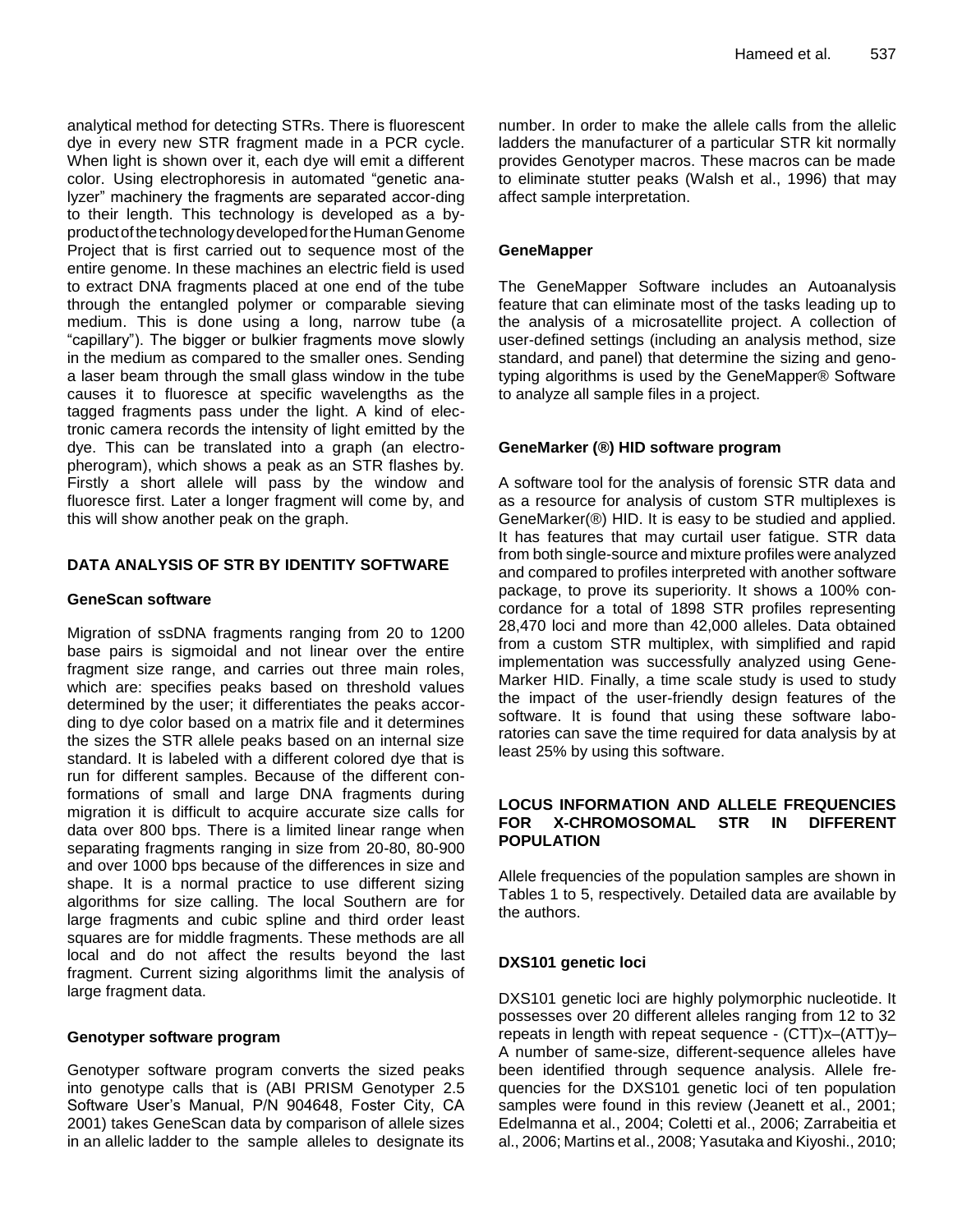| <b>Allele</b>   | Ireland <sup>[1]</sup> | Italia <sup>[2]</sup> | German <sup>[1]</sup> | German <sup>[3]</sup> | Spin <sup>[4]</sup> | Peru <sup>[1]</sup> | Brazil <sup>[5]</sup> | Ethiopia <sup>[1]</sup> | Pakistan <sup>[6]</sup> | Japan <sup>[7]</sup> |
|-----------------|------------------------|-----------------------|-----------------------|-----------------------|---------------------|---------------------|-----------------------|-------------------------|-------------------------|----------------------|
| 12 <sup>2</sup> | 0.000                  | 0.000                 | 0.000                 | 0.002                 | 0.000               | 0.000               | 0.000                 | 0.008                   | 0.000                   | 0.000                |
| 15              | 0.052                  | 0.053                 | 0.044                 | 0.044                 | 0.000               | 0.017               | 0.016                 | 0.008                   | 0.000                   | 0.000                |
| 16              | 0.000                  | 0.000                 | 0.005                 | 0.005                 | 0.000               | 0.000               | 0.008                 | 0.024                   | 0.000                   | 0.000                |
| 17              | 0.000                  | 0.019                 | 0.002                 | 0.002                 | 0.011               | 0.000               | 0.008                 | 0.008                   | 0.000                   | 0.000                |
| 18              | 0.073                  | 0.178                 | 0.084                 | 0.085                 | 0.046               | 0.008               | 0.055                 | 0.098                   | 0.000                   | 0.000                |
| 19              | 0.052                  | 0.046                 | 0.047                 | 0.047                 | 0.032               | 0.017               | 0.055                 | 0.024                   | 0.000                   | 0.000                |
| 20              | 0.021                  | 0.033                 | 0.012                 | 0.012                 | 0.000               | 0.025               | 0.031                 | 0.024                   | 0.000                   | 0.000                |
| 21              | 0.062                  | 0.026                 | 0.032                 | 0.032                 | 0.032               | 0.000               | 0.055                 | 0.049                   | 0.022                   | 0.008                |
| 22              | 0.010                  | 0.033                 | 0.022                 | 0.022                 | 0.096               | 0.008               | 0.023                 | 0.073                   | 0.033                   | 0.041                |
| 23              | 0.083                  | 0.046                 | 0.066                 | 0.066                 | 0.222               | 0.068               | 0.070                 | 0.065                   | 0.280                   | 0.131                |
| 24              | 0.115                  | 0.177                 | 0.213                 | 0.212                 | 0.170               | 0.305               | 0.289                 | 0.122                   | 0.264                   | 0.305                |
| 25              | 0.208                  | 0.132                 | 0.156                 | 0.156                 | 0.149               | 0.203               | 0.133                 | 0.114                   | 0.203                   | 0.198                |
| 26              | 0.146                  | 0.092                 | 0.114                 | 0.114                 | 0.117               | 0.220               | 0.156                 | 0.171                   | 0.071                   | 0.179                |
| 27              | 0.062                  | 9.098                 | 0.079                 | 0.079                 | 0.053               | 0.085               | 0.047                 | 0.089                   | 0.066                   | 0.087                |
| 28              | 0.062                  | 0.033                 | 0.070                 | 0.070                 | 0.021               | 0.025               | 0.039                 | 0.081                   | 0.044                   | 0.033                |
| 29              | 0.042                  | 0.026                 | 0.027                 | 0.027                 | 0.000               | 0.008               | 0.016                 | 0.032                   | 0.016                   | 0.014                |
| 30              | 0.010                  | 0.007                 | 0.024                 | 0.024                 | 0.000               | 0.008               | 0.000                 | 0.008                   | 0.000                   | 0.003                |
| 31              | 0.000                  | 0.000                 | 0.000                 | 0.000                 | 0.000               | 0.000               | 0.000                 | 0.000                   | 0.000                   | 0.002                |
| 32              | 0.000                  | 0.000                 | 0.001                 | 0.000                 | 0.000               | 0.000               | 0.000                 | 0.000                   | 0.000                   | 0.000                |

**Table 1.** Allele frequencies for the DXS101 genetic loci of ten population samples.

[1] (Edelmanna et al., 2004); [2] (Coletti et al., 2006); [3] (Jeanett et al., 2001); [4] (Zarrabeitia et al., 2006); [5] (Martins et al., 2008); [6] (Muhammad et al., 2012); [7] [\(Yasutaka a](http://link.springer.com/search?facet-author=%22Yasutaka+Nakamura%22)nd [Kiyoshi.,](http://link.springer.com/search?facet-author=%22Kiyoshi+Minaguchi%22) 2010).

**Table 2.** Allele frequencies for the DXS7424genetic loci of seven population samples.

| <b>Allele</b> | Ireland <sup>[1]</sup> | German <sup>[2]</sup> | German <sup>[1]</sup> | Peru <sup>[1]</sup> | Brazil <sup>[3]</sup> | Ethiopia <sup>[1]</sup> | Japan $^{[4]}$ |
|---------------|------------------------|-----------------------|-----------------------|---------------------|-----------------------|-------------------------|----------------|
| 8             | 0.000                  | 0.001                 | 0.000                 | 0.000               | 0.000                 | 0.000                   | 0.000          |
| 10            | 0.000                  | 0.004                 | 0.003                 | 0.017               | 0.008                 | 0.024                   | 0.000          |
| 11            | 0.010                  | 0.006                 | 0.004                 | 0.000               | 0.000                 | 0.032                   | 0.000          |
| 12            | 0.051                  | 0.039                 | 0.035                 | 0.008               | 0.023                 | 0.041                   | 0.025          |
| 13            | 0.031                  | 0.072                 | 0.069                 | 0.042               | 0.094                 | 0.024                   | 0.029          |
| 14            | 0.143                  | 0.219                 | 0.220                 | 0.229               | 0.164                 | 0.268                   | 0.168          |
| 15            | 0.388                  | 0.303                 | 0.291                 | 0.297               | 0.281                 | 0.252                   | 0.288          |
| 16            | 0.255                  | 0.224                 | 0.240                 | 0.297               | 0.313                 | 0.293                   | 0.445          |
| 17            | 0.082                  | 0.098                 | 0.104                 | 0.085               | 0.102                 | 0.049                   | 0.037          |
| 18            | 0.041                  | 0.020                 | 0.021                 | 0.017               | 0.008                 | 0.016                   | 0.011          |
| 19            | 0.000                  | 0.013                 | 0.011                 | 0.008               | 0.000                 | 0.000                   | 0.000          |
| 20            | 0.000                  | 0.001                 | 0.000                 | 0.000               | 0.008                 | 0.000                   | 0.000          |

[1] (Edelmanna et al., 2004); [2] (Jeanett et al., 2001); [3] (Martins et al., 2008); [4] [\(Yasutaka a](http://link.springer.com/search?facet-author=%22Yasutaka+Nakamura%22)nd [Kiyoshi,](http://link.springer.com/search?facet-author=%22Kiyoshi+Minaguchi%22) 2010).

Muhammad et al., 2012) (Table 1).

review (Jeanett et al., 2001; Edelmanna et al., 2004; Martins et al., 2008; Yasutaka and Kiyoshi, 2010) (Table 2).

#### **DXS7423 genetic loci**

**DXS8377 genetic loci** 

DXS7423 possesses over 12 different alleles ranging from 8 to 20 repeats in length with repeat sequence – (TCCA) x–. Allele frequencies for the DXS7423 genetic loci of seven population samples were found in this

A DXS8377 genetic locus is a highly polymorphic nucleotide. It possesses over 24 different alleles ranging from 37 to 60 repeats in length with repeat sequence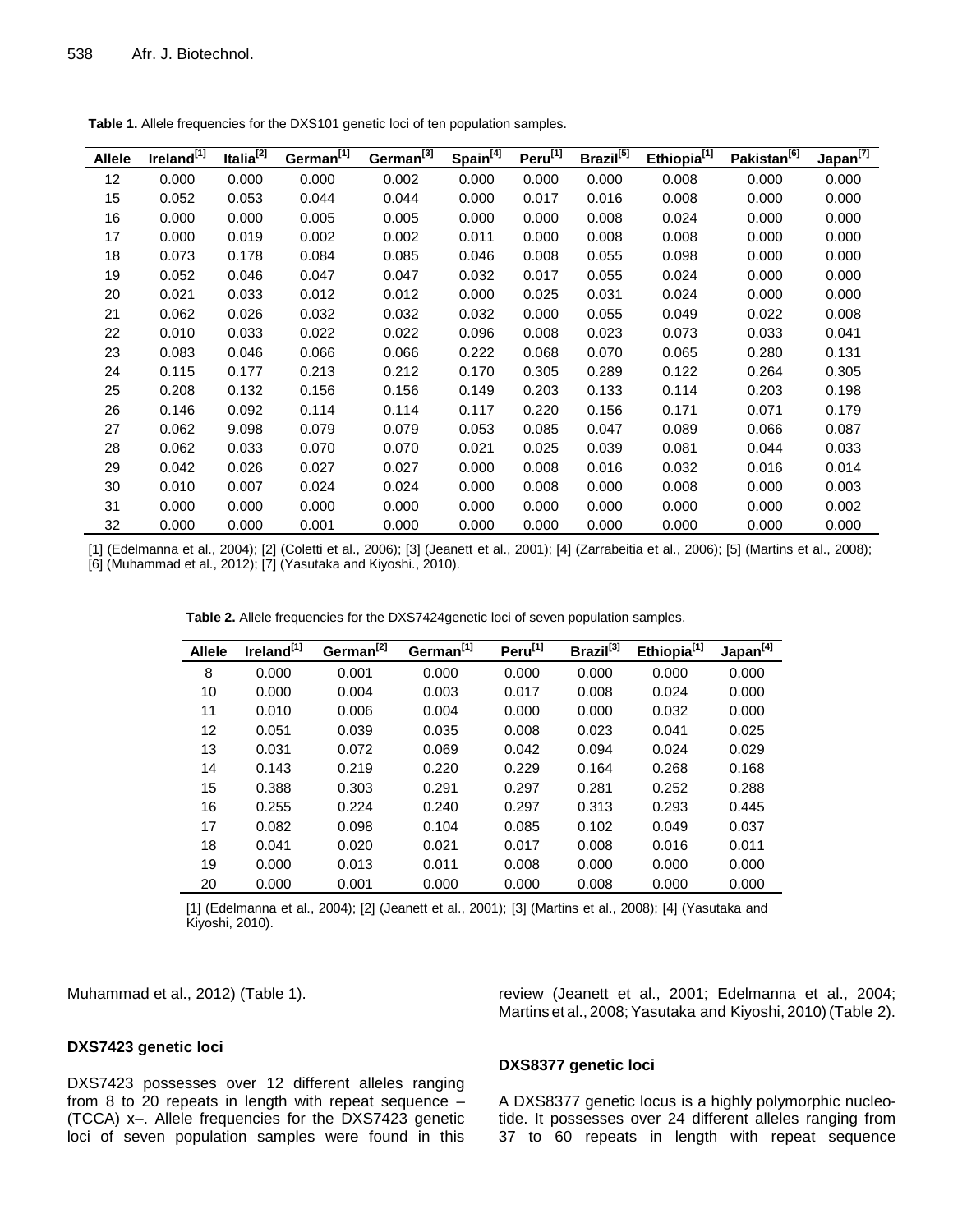| <b>Allele</b> | Ireland <sup>[1]</sup> | Italia <sup>[2]</sup> | German <sup>[3]</sup> | German <sup>[1]</sup> | Spain <sup>[4]</sup> | Peru <sup>[1]</sup> | Ethiopia <sup>[1]</sup> | Japan <sup>[5]</sup> |
|---------------|------------------------|-----------------------|-----------------------|-----------------------|----------------------|---------------------|-------------------------|----------------------|
| 37            | 0.000                  | 0.000                 | 0.000                 | 0.007                 | 0.000                | 0.000               | 0.000                   | 0.000                |
| 38            | 0.000                  | 0.000                 | 0.000                 | 0.010                 | 0.000                | 0.000               | 0.000                   | 0.000                |
| 39            | 0.000                  | 0.000                 | 0.007                 | 0.024                 | 0.000                | 0.000               | 0.000                   | 0.000                |
| 40            | 0.000                  | 0.007                 | 0.010                 | 0.031                 | 0.011                | 0.000               | 0.000                   | 0.000                |
| 41            | 0.033                  | 0.019                 | 0.024                 | 0.044                 | 0.021                | 0.000               | 0.008                   | 0.001                |
| 42            | 0.022                  | 0.019                 | 0.031                 | 0.043                 | 0.043                | 0.000               | 0.016                   | 0.009                |
| 43            | 0.088                  | 0.053                 | 0.044                 | 0.050                 | 0.053                | 0.097               | 0.032                   | 0.031                |
| 44            | 0.055                  | 0.086                 | 0.043                 | 0.069                 | 0.064                | 0.193               | 0.081                   | 0.043                |
| 45            | 0.022                  | 0.039                 | 0.050                 | 0.092                 | 0.000                | 0.150               | 0.057                   | 0.058                |
| 46            | 0.055                  | 0.079                 | 0.069                 | 0.110                 | 0.096                | 0.000               | 0.081                   | 0.105                |
| 47            | 0.176                  | 0.106                 | 0.092                 | 0.113                 | 0.074                | 0.161               | 0.073                   | 0.135                |
| 48            | 0.143                  | 0.118                 | 0.110                 | 0.127                 | 0.096                | 0.086               | 0.106                   | 0.108                |
| 49            | 0.132                  | 0.118                 | 0.110                 | 0.082                 | 0.096                | 0.140               | 0.163                   | 0.158                |
| 50            | 0.077                  | 0.099                 | 0.127                 | 0.063                 | 0.096                | 0.032               | 0.073                   | 0.103                |
| 51            | 0.044                  | 0.099                 | 0.082                 | 0.060                 | 0.085                | 0.054               | 0.073                   | 0.085                |
| 52            | 0.033                  | 0.046                 | 0.063                 | 0.040                 | 0.064                | 0.032               | 0.106                   | 0.55                 |
| 53            | 0.022                  | 0.053                 | 0.060                 | 0.014                 | 0.096                | 0.021               | 0.073                   | 0.043                |
| 54            | 0.055                  | 0.013                 | 0.040                 | 0.014                 | 0.032                | 0.021               | 0.032                   | 0.024                |
| 55            | 0.022                  | 0.026                 | 0.014                 | 0.005                 | 0.021                | 0.000               | 0.008                   | 0.240                |
| 56            | 0.022                  | 0.019                 | 0.014                 | 0.001                 | 0.021                | 0.000               | 0.000                   | 0.010                |
| 57            | 0.000                  | 0.000                 | 0.005                 | 0.001                 | 0.032                | 0.011               | 0.008                   | 0.004                |
| 58            | 0.000                  | 0.000                 | 0.001                 | 0.000                 | 0.000                | 0.000               | 0.000                   | 0.003                |
| 59            | 0.000                  | 0.000                 | 0.001                 | 0.000                 | 0.000                | 0.000               | 0.000                   | 0.000                |
| 60            | 0.000                  | 0.000                 | 0.000                 | 0.000                 | 0.000                | 0.000               | 0.008                   | 0.000                |

**Table 3.** Allele frequencies for the DXS8377 genetic loci of eight population samples.

[1] (Edelmanna et al., 2004); [2] (Coletti et al., 2006); [3] (Jeanett et al., 2001); [4] (Zarrabeitia et al., 2006); [5] [\(Yasutaka a](http://link.springer.com/search?facet-author=%22Yasutaka+Nakamura%22)nd [Kiyoshi.,](http://link.springer.com/search?facet-author=%22Kiyoshi+Minaguchi%22) 2010).

(GAA)x–(GAG–GAA)y–(GAA)2–GAG–(GAA)6–GAC. A number of same-size, different-sequence alleles have been identified through sequence analysis. Allele frequencies for the DXS8377 genetic loci of eight population samples were found in this review (Jeanett et al., 2001; Edelmanna et al., 2004; Coletti et al., 2006; Zarrabeitia et al., 2006; Yasutaka and Kiyoshi, 2010) (Table 3).

#### **DXS6789 genetic loci**

DXS6789 possesses over 13 different alleles ranging from 13 to 25 repeats in length with repeat sequence – TATC–(TATG)x–(TATC)y. Allele frequencies for the DXS6789 genetic loci of nine population samples were found in this review (Jeanett et al., 2001; Edelmanna et al., 2004; Lv,et al., 2004; Coletti et al., 2006; Yasutaka and Kiyoshi, 2010; Muhammad et al., 2012) (Table 4).

#### **DXS6807 genetic loci**

DXS6807 possesses over 8 different alleles ranging from 10 to 17 repeats in length with repeat sequence -

(GATA)–N7–(GATA)2–GAC–(GATA)x–TGT–.Allele frequencies for the DXS6789 genetic loci of seven population samples were found in this review (Jeanett et al., 2001; Edelmanna et al., 2004; Coletti et al., 2006; Yasutaka and Kiyoshi, 2010) (Table 5).

#### **ADVANTGES OF X-CHROMOSOMAL MICROSETTE-LITE**

The major advantage of X-chromosomal (ChrX) STRs arises in deficiency paternity cases, that is, when a putative father is not available and DNA from paternal relatives has to be analyzed instead (Szibor et al., 2000). Female individuals fathered by the same man share their paternal ChrX. Males inherit their only ChrX from their mother. Hence, in cases in which the putative grandmother is available for genotyping, the possible ChrX alleles of the putative father can be determined (Ellegren, 2000; Szibor et al., 2003). ChrX marker typing is highly effective in mother–son kinship and in father–daughter testing. However, linkage and possible linkage disequi-librium between the ChrX markers used have to be taken into consideration (Ellegren, 2000).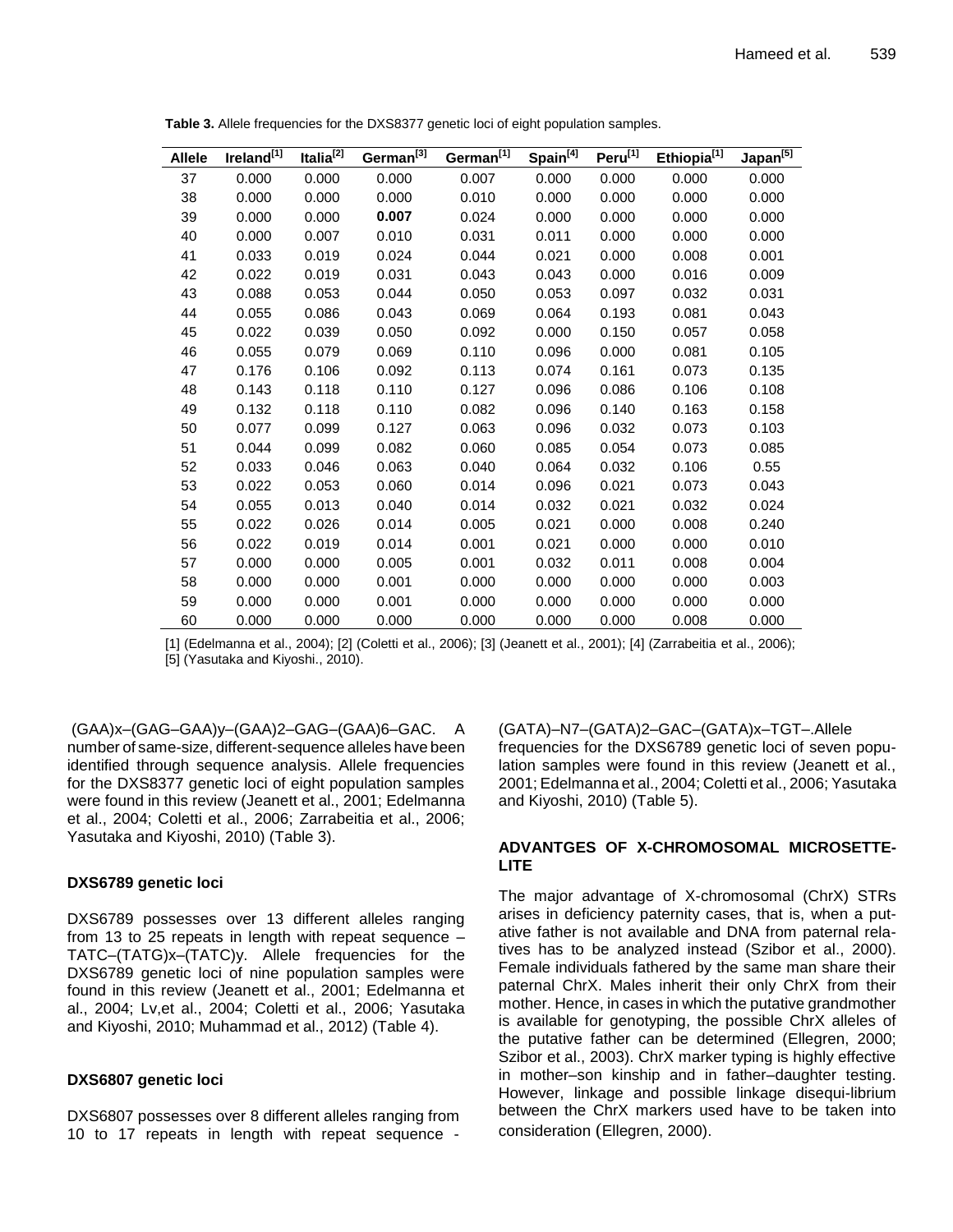| <b>Allele</b> | Ireland <sup>[1]</sup> | Italia <sup>[2]</sup> | German <sup>[3]</sup> | German <sup>[1]</sup> | Peru <sup>[1]</sup> | Ethiopia <sup>[1]</sup> | Pakistan <sup>[4]</sup> | China $^{[5]}$ | Japan <sup>[6]</sup> |
|---------------|------------------------|-----------------------|-----------------------|-----------------------|---------------------|-------------------------|-------------------------|----------------|----------------------|
| 13            | 0.000                  | 0.000                 | 0.000                 | 0.000                 | 0.000               | 0.000                   | 0.000                   | 0.000          | 0.002                |
| 14            | 0.000                  | 0.000                 | 0.002                 | 0.000                 | 0.000               | 0.000                   | 0.022                   | 0.006          | 0.008                |
| 15            | 0.070                  | 0.059                 | 0.036                 | 0.036                 | 0.025               | 0.163                   | 0.192                   | 0.190          | 0.159                |
| 16            | 0.010                  | 0.013                 | 0.014                 | 0.014                 | 0.161               | 0.041                   | 0.077                   | 0.308          | 0.313                |
| 17            | 0.010                  | 0.000                 | 0.001                 | 0.001                 | 0.000               | 0.008                   | 0.027                   | 0.045          | 0.017                |
| 18            | 0.000                  | 0.000                 | 0.002                 | 0.002                 | 0.017               | 0.016                   | 0.000                   | 0.002          | 0.002                |
| 19            | 0.000                  | 0.046                 | 0.030                 | 0.029                 | 0.051               | 0.016                   | 0.022                   | 0.033          | 0.024                |
| 20            | 0.310                  | 0.336                 | 0.374                 | 0.379                 | 0.483               | 0.317                   | 0.385                   | 0.198          | 0.174                |
| 21            | 0.340                  | 0.289                 | 0.286                 | 0.286                 | 0.136               | 0.211                   | 0.170                   | 0.165          | 0.179                |
| 22            | 0.190                  | 0.145                 | 0.174                 | 0.173                 | 0.085               | 0.146                   | 0.055                   | 0.045          | 0.085                |
| 23            | 0.070                  | 0.086                 | 0.064                 | 0.063                 | 0.025               | 0.065                   | 0.044                   | 0.004          | 0.036                |
| 24            | 0.000                  | 0.026                 | 0.016                 | 0.060                 | 0.017               | 0.016                   | 0.005                   | 0.000          | 0.003                |
| 25            | 0.000                  | 0.000                 | 0.001                 | 0.000                 | 0.000               | 0.000                   | 0.000                   | 0.000          | 0.000                |

**Table 4.** Allele frequencies for the DXS6789 genetic loci of nine population samples.

[1] (Edelmanna et al., 2004); [2] (Coletti et al., 2006); [3] (Jeanett et al., 2001); [4] (Muhammad et al., 2012); [5] (Lv,et al., 2004); [6] [\(Yasutaka a](http://link.springer.com/search?facet-author=%22Yasutaka+Nakamura%22)n[d Kiyoshi.,](http://link.springer.com/search?facet-author=%22Kiyoshi+Minaguchi%22) 2010).

**Table 5**. Allele frequencies for the DXS6807 genetic loci of seven population samples.

| <b>Allele</b> | Ireland <sup>[1]</sup> | Italia <sup>[2]</sup> | German <sup>[3]</sup> | German <sup>[1]</sup> | Peru <sup>[1]</sup> | Ethiopia <sup>[1]</sup> | Japan $^{[4]}$ |
|---------------|------------------------|-----------------------|-----------------------|-----------------------|---------------------|-------------------------|----------------|
| 10            | 0.000                  | 0.000                 | 0.000                 | 0.000                 | 0.000               | 0.016                   | 0.000          |
| 11            | 0.571                  | 0.553                 | 0.492                 | 0.492                 | 0.364               | 0.658                   | 0.370          |
| 12            | 0.010                  | 0.033                 | 0.021                 | 0.021                 | 0.034               | 0.041                   | 0.008          |
| 13            | 0.010                  | 0.006                 | 0.011                 | 0.110                 | 0.220               | 0.049                   | 0.032          |
| 14            | 0.265                  | 0.237                 | 0.235                 | 0.235                 | 0.254               | 0.146                   | 0.367          |
| 15            | 0.133                  | 0.145                 | 0.202                 | 0.202                 | 0.127               | 0.041                   | 0.193          |
| 16            | 0.010                  | 0.019                 | 0.029                 | 0.029                 | 0.000               | 0.032                   | 0.029          |
| 17            | 0.000                  | 0.007                 | 0.010                 | 0.010                 | 0.000               | 0.016                   | 0.002          |

[1] (Edelmanna et al., 2004); [2] (Coletti et al., 2006); [3] (Jeanett et al., 2001); [4] [\(Yasutaka](http://link.springer.com/search?facet-author=%22Yasutaka+Nakamura%22)  and [Kiyoshi.,](http://link.springer.com/search?facet-author=%22Kiyoshi+Minaguchi%22) 2010).

#### **Conflict of Interests**

The author(s) have not declared any conflict of interests.

#### **ACKNOLEDGMENTS**

This research would not have been possible without the assistance of a number of parties: Assoc. Prof. Dr. Chea Q. and Prof. Dr. Issam who have contributed immensely in providing knowledge and assistance for this study.

#### **REFERENCES**

- Budowle B (1995). The effects of inbreeding on DNA profile frequency estimates using PCR-based loci. Genetics 96:1-2, 21-25.
- Butler JM (2012). Advanced Topics in Forensic DNA Typing: Methodology. Academic Press. pp. 704.
- Butler JM, Buel E, Crivellente F, McCord B (2009). Forensic DNA typing by capillary electrophoresis using the ABI Prism 310 and 3100

genetic analyzers for STR analysis. Electrophoresis 25:10-11,1397- 412.

- Coletti A, Lottanti L, Lancia M, Margiotta G, Carnevali E, Bacci M (2006) Allele distribution of 6 X-chromosome STR loci in an Italian population sample. International Congress Series 1288:292-294.
- Del C, Dora M, Carlos P, Allyson RDQ , Paulo H, Leonardo S, Marcia J (2009). Genetic Data for 15 STR Markers in the Brazilian Population of Minas Gerais. Leg. Med. 11(1):45-47.
- Desmarais D, Zhong Y, Chakraborty R, Perreault C, Busque L (1998) Development of a highly polymorphic STR marker for identity testing purposes at the human androgen receptor gene (HUMARA). J. Forensic Sci. 43:1046-1049
- Diegoli TM, Coble MD (2011). Development and characterization of two mini-X chromosomal short tandem repeat multiplexes. Forensic Sci. Int. Genet. 5: 415-421.
- Edelmanna J, Lessiga R, Heringb S, Brundirsc N, Kuhlischd E, Szibor R (2004) Allele frequencies for X-chromosomal microsatellites in different populations International Congress Series. 1261: 263–265
- Ellegren H (2000). Heterogeneous mutation processes in human microsatellite DNA sequences. Nature Genet. 24:400–402.
- Ellegren H, Smith NG, Webster MT (2003). Mutation rate variation in the mammalian genome. Curr. Opin. Genet. Dev. 13:562-568.
- Giusti WG, Adriano T (1993). Synthesis and characterization of 5' fluorescent-dye-labeled Oligonucleotides. PCR Methods Appl.